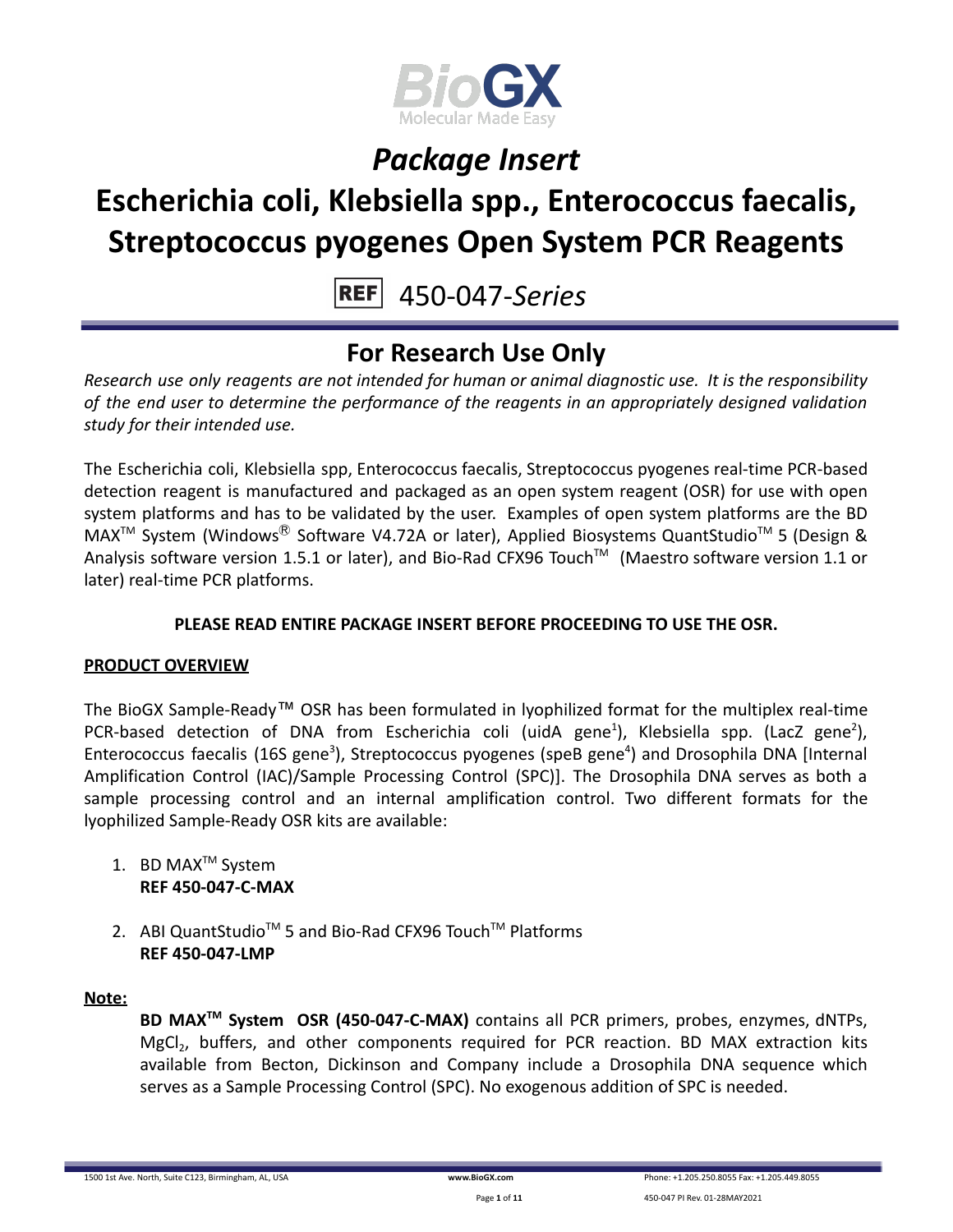

# **Escherichia coli, Klebsiella spp., Enterococcus faecalis, Streptococcus pyogenes Open System PCR Reagents**

450-047-*Series*

**OSR for ABI and Bio-Rad Platforms (450-047-LMP)** contain all PCR primers, probes, enzymes, dNTPs, MgCl<sub>2</sub>, buffers, and other components required for the PCR reaction. Drosophila DNA sequence is included in the OSR master mix and serves as Internal Amplification Control (IAC). No exogenous addition of SPC is needed.

### **PACKAGE CONTENTS**

**BioGX REF:** 450-047-C-MAX **Platform(s):** BD MAX<sup>™</sup> System

Each 24-reaction package contains two pouches:

- 1. First pouch contains 24 sealed BD MAX<sup>™</sup> tubes of BioGX lyophilized Sample-Ready<sup>™</sup> OSR, each tube sufficient for a 12.5 µL PCR reaction.
- 2. Second pouch contains 24 sealed BD MAX<sup>™</sup> tubes, each containing 25  $\mu$ L of OSR-specific BioGX Rehydration Buffer.

**BioGX REF:** 450-047-LMP Platform(s): ABI QuantStudio<sup>™</sup> 5 and Bio-Rad CFX96 Touch<sup>™</sup>

Each 64-reaction package consists of one pouch:

1. The pouch contains 2 x 8-tube strips. Each tube contains BioGX lyophilized Sample-Ready<sup>™</sup> OSR sufficient for 4 x 15 uL PCR reactions.

Note: 8-tube strips containing reagents ARE NOT compatible with ABI QuantStudio<sup>™</sup> 5 and Bio-Rad CFX96 Touch™ instruments

### **EQUIPMENT AND MATERIALS REQUIRED BUT NOT PROVIDED**

- Lyophilized Positive Control Template DNA Beads  $(10^5 \text{ copies/head})$ 
	- BioGX Escherichia coli BioGX part number 720-0047
	- BioGX Enterococcus faecalis BioGX part number 720-0048
	- BioGX Klebsiella pneumoniae BioGX part number 720-0049
	- BioGX Klebsiella oxytoca BioGX part number 720-0050
	- BioGX Streptococcus pyogenes BioGX part number 720-0051
	- BioGX Escherichia coli O157 BioGX part number 720-0060
- 

- 
- **BioGX Molecular Grade Water or equivalent** 
	- BioGX Rehydration Water (Part number: 800-0035-12)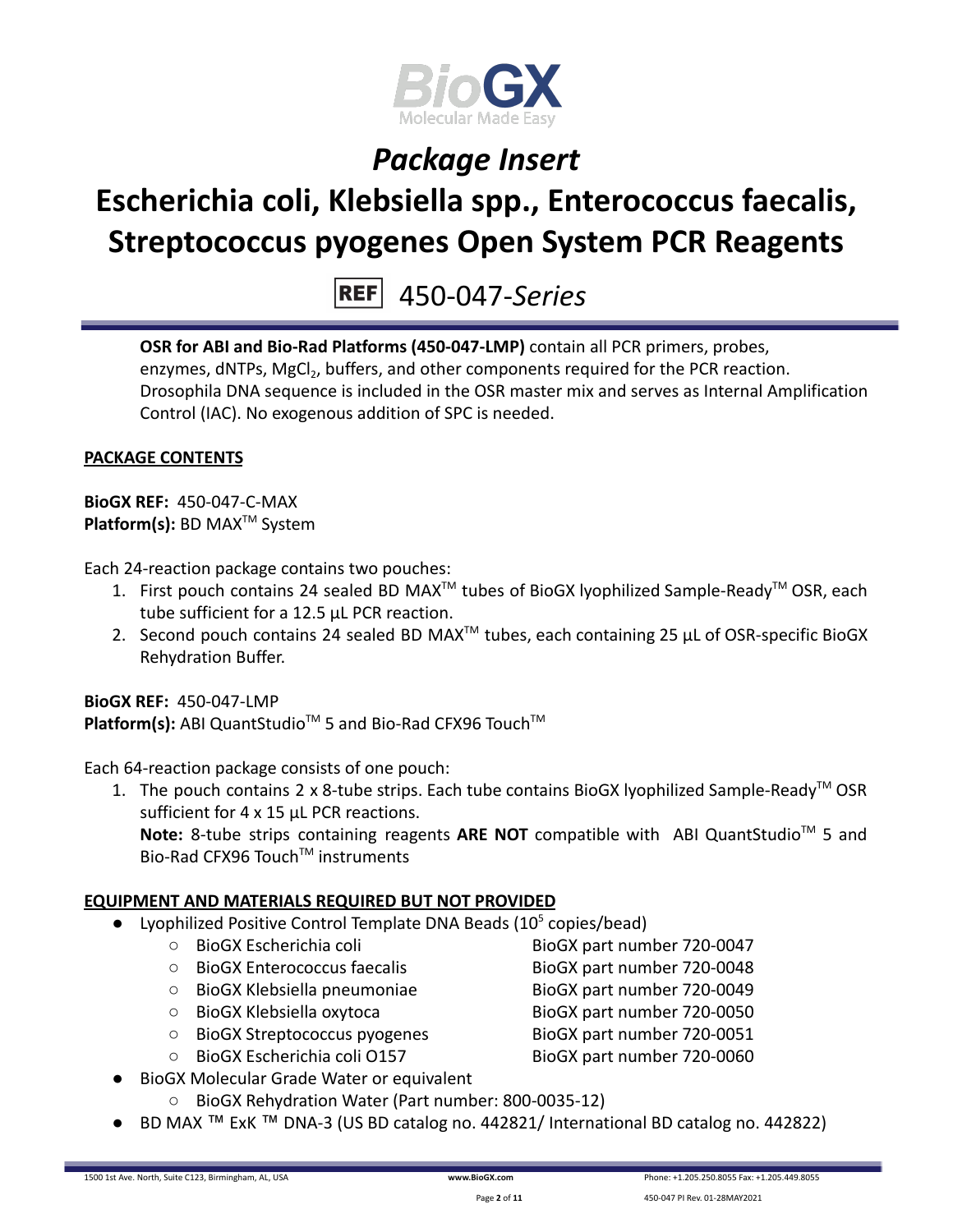

# **Escherichia coli, Klebsiella spp., Enterococcus faecalis, Streptococcus pyogenes Open System PCR Reagents**

450-047-*Series*

- BD MAX ™ PCR Cartridges (US and International BD catalog no. 437519)
- Vortex Genie 2 Vortexer (VWR catalog no. 58815-234) or equivalent
- Disposable nitrile gloves
- Applied Biosystems QuantStudio 5 (0.2 mL) consumables
	- Thermo Fisher optical 8-tube strip (catalog no. 4316567)
	- Thermo Fisher ultra-clear optical caps, strips of 8 (catalog no. AB-0866)
	- Thermo Fisher 96-well optical clear reaction plates (catalog no. A36924)
	- Thermo Fisher 96-well qPCR plate seals (catalog no. AB-1170)
- Bio-Rad CFX96 Touch consumables
	- Bio-Rad 8-tube PCR strips without caps (catalog no. TLS0851)
	- Bio-Rad Optical flat 8-cap strips for PCR tubes (catalog no. TCS0803)
	- Bio-Rad 96-well plates (catalog no. HSP9655)
	- Bio-Rad 96-well plate sealing film, optical (catalog no. MSB1001)

### **WARNINGS AND PRECAUTIONS**

- For research use only. Not intended for human or animal diagnostics use.
- If handling biological samples, including used Extraction Kits and PCR Cartridges, treat as if capable of transmitting infectious agents in accordance with safe laboratory procedures such as those described in CLSI Document M29<sup>5</sup> and in Biosafety in Microbiological and Biomedical Laboratories<sup>6</sup>.
- BioGX REF: 450-047-C-MAX has been quality control tested only with the BD Open System Extraction Kits on the BD MAX<sup>™</sup> System.
- BioGX REF: 450-047-LMP has been quality control tested only with the Applied Biosystems QuantStudio<sup>™</sup> 5 and Bio-Rad CFX96 Touch<sup>™</sup> real-time PCR platforms.
- Do not use the reagents if the protective pouches are open or torn upon arrival.
- Close reagent protective pouches promptly with the zip seal after each use. Remove any excess air in the pouches prior to sealing and store at 2-8 °C.
- Do not remove desiccant from the PCR master mix pouches.
- Do not use Sample-Ready**TM** master mix if the desiccant is not present or is broken inside the Sample-Ready**TM** master mix pouches.
- Do not use reagent tubes if the foil seal has been opened or damaged.
- Do not mix reagents from different pouches and/or kits and/or lots.
- Do not use expired reagents and/or materials.
- Refer to BD MAX<sup>™</sup> ExK<sup>™</sup> DNA-3 Extraction Kit Instructions or to other respective nucleic acid extraction kits manufacturers' instructions for information about proper handling, cautions, and proper waste disposal.



il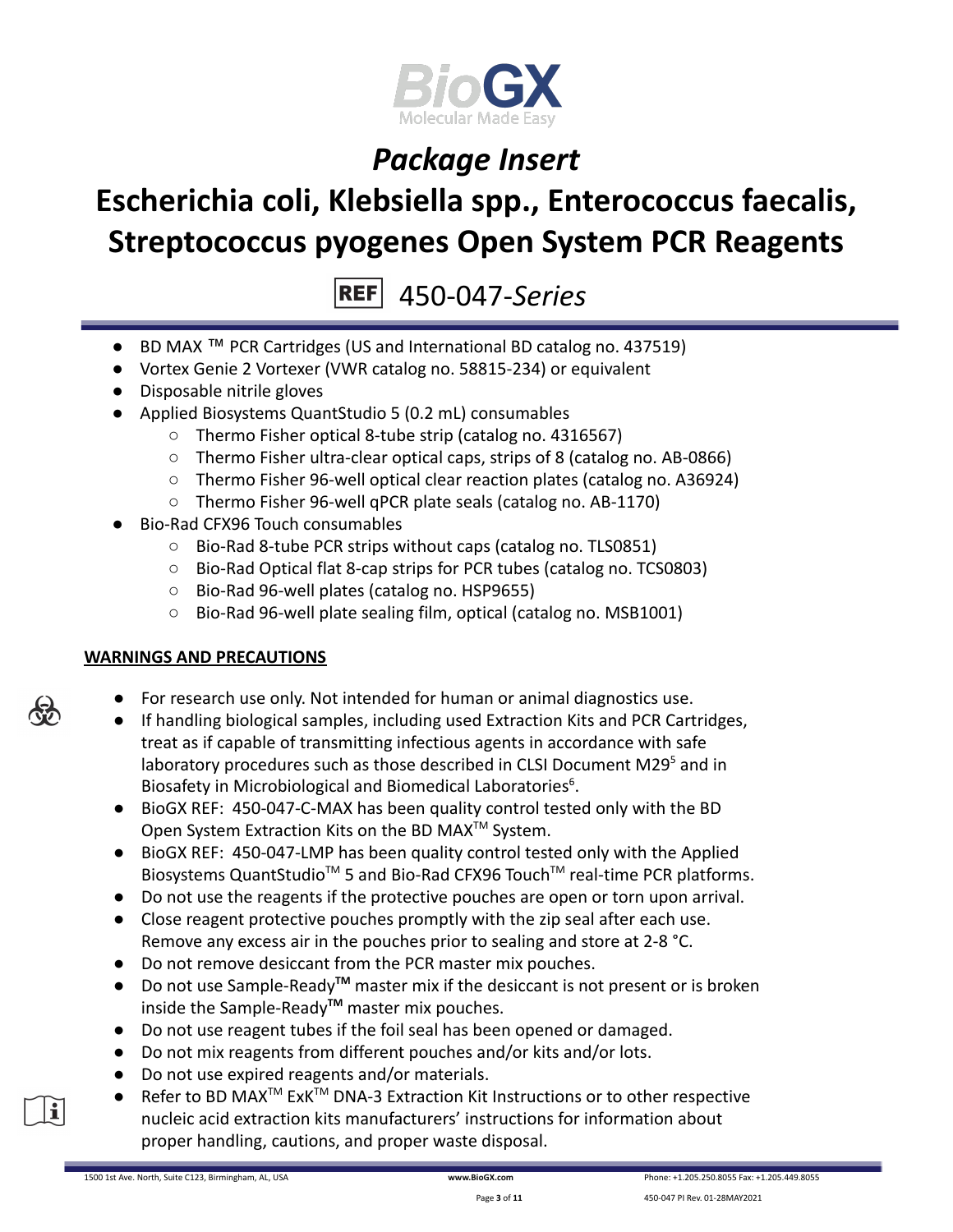

## **Escherichia coli, Klebsiella spp., Enterococcus faecalis, Streptococcus pyogenes Open System PCR Reagents**

450-047-*Series*

- Do not mix septum caps between Sample Buffer Tubes or re-use septum caps as contamination may occur and compromise test results.
- Check BD Unitized Reagent Strips for proper liquid fills (ensure that the liquids are at the bottom of the tubes).
- Do not pipette by mouth.
- Do not smoke, drink, or eat in areas where samples or kits are being handled.
- Dispose of unused reagents and waste in accordance with country, federal, provincial, state, and local regulations.
- Use clean gloves when handling extraction kit components and PCR reagents and buffer tubes.

### **STORAGE REQUIREMENTS AND RECOMMENDATIONS**



Product ships at ambient temperature, but BioGX recommends long-term storage at 2-25°C. Reagents have been tested to demonstrate optimal performance when stored properly and consumed by the Manufacturer Recommended Use By Date. The end user may opt to extend the useful life for Research Use Only reagents upon completing their own performance validations. BioGX's guarantee of reagent integrity does not extend beyond the Manufacturer Recommended Use By Date when stored properly. Avoid exposing the reagents (lyophilized or rehydrated) to direct sunlight or long-term ambient lighting. Tightly reseal the pouch with unused reactions and immediately return to a refrigerator after opening. To mitigate reagent performance degradation from exposure to moisture, BioGX suggests using the entire contents of the opened pouch within 2 months; however, the user may choose to verify an extended working time > 2 months by performance testing with positive controls and an examination of the sample preparation control target.

### **SAMPLE TYPES UTILIZED FOR QUALITY CONTROL TESTING**

-Urine (neat or boric acid preserved)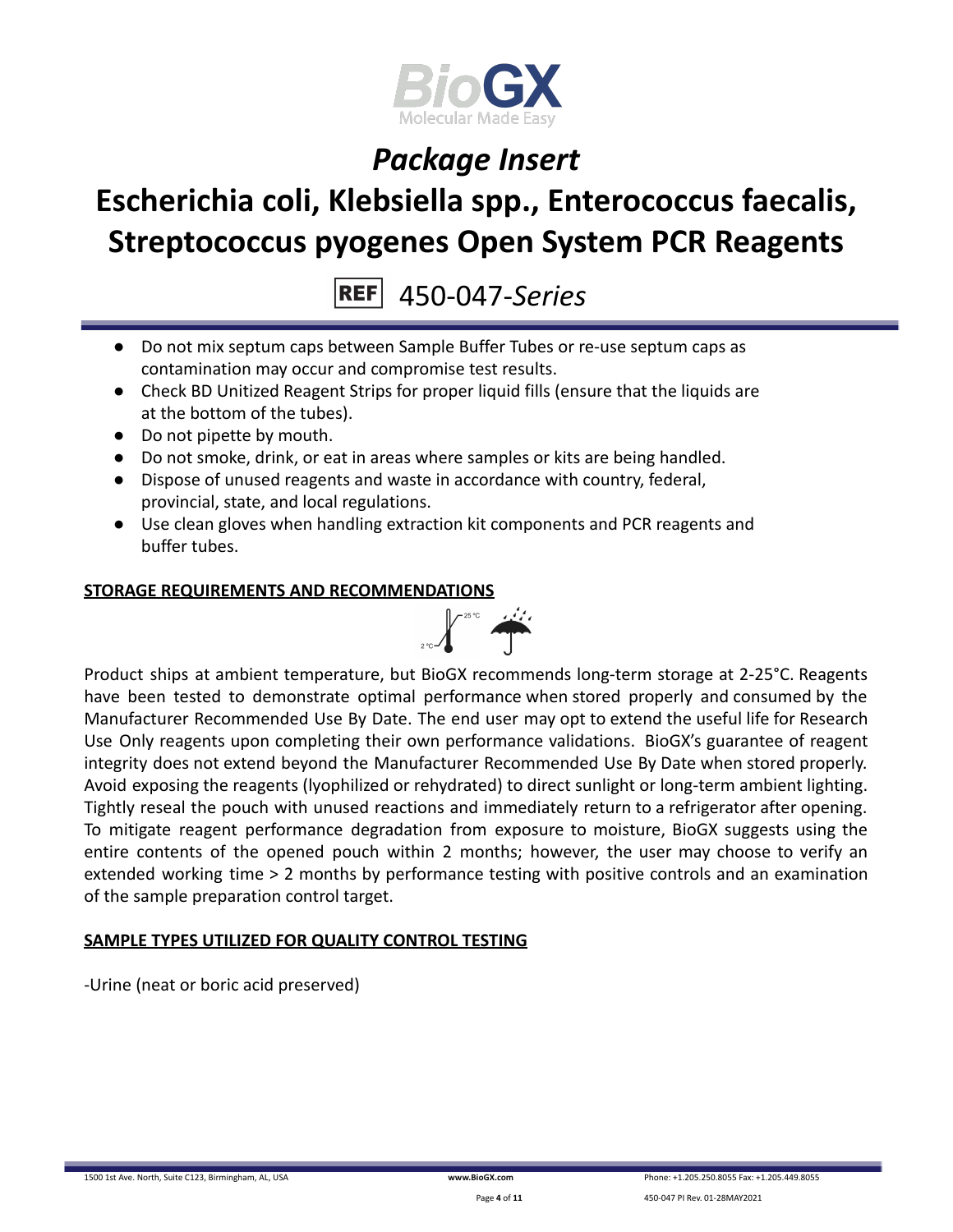

## **Escherichia coli, Klebsiella spp., Enterococcus faecalis, Streptococcus pyogenes Open System PCR Reagents**

450-047-*Series*

### **REAGENT OPTICAL CONFIGURATION**

**Table 1.** Optical Channel Configuration for REF 450-047-*Series*.

| <b>Optical Channel</b><br>(Fluorophore Equivalent) | <b>Target</b>          |
|----------------------------------------------------|------------------------|
| <b>FAM</b>                                         | Enterococcus faecalis  |
| <b>HEX</b>                                         | Streptococcus pyogenes |
| Texas Red                                          | Klebsiella spp.        |
| Cy <sub>5</sub>                                    | Escherichia coli       |
| Cy5.5                                              | SPC/IAC                |

### **QUALITY CONTROL AND EXTRACTION TESTING PARAMETERS**

## **BD MAXTM System (BioGX REF: 450-047-C-MAX)**

As a starting point, users can import and install the Electronic User Defined Protocol (eUDP) that utilizes ExK DNA-3 extraction kits onto the BD MAX<sup>™</sup>. BioGX's most current eUDP utilized for quality control of this product can be obtained by sending an email to [TS@biogx.com](mailto:TS@biogx.com). Please refer to the BD MAX<sup>TM</sup> user manual<sup>7</sup> for uploading instructions**.**

### **ABI and Bio-Rad Platforms (BioGX REF: 450-047-LMP)**

As a starting point, users can import and install a PCR run file onto:

- 1. Applied Biosystems QuantStudio<sup>™</sup> 5 (Design & Analysis software version 1.5.1 or later)
- 2. Bio-Rad CFX96 Touch<sup>™</sup> (Maestro software version 1.1 or later)

BioGX's most current ABI QuantStudio<sup>™</sup> 5 and Bio-Rad CFX96 Touch<sup>™</sup> PCR run files utilized for quality control of this product can be obtained by sending an email to [TS@biogx.com.](mailto:TS@biogx.com) Please refer to the Applied Biosystems QuantStudio<sup>™</sup>5 user manual<sup>8</sup> for uploading instructions. Please refer to the Bio-Rad CFX96 Touch<sup>™</sup> user manual<sup>9</sup> for uploading instructions.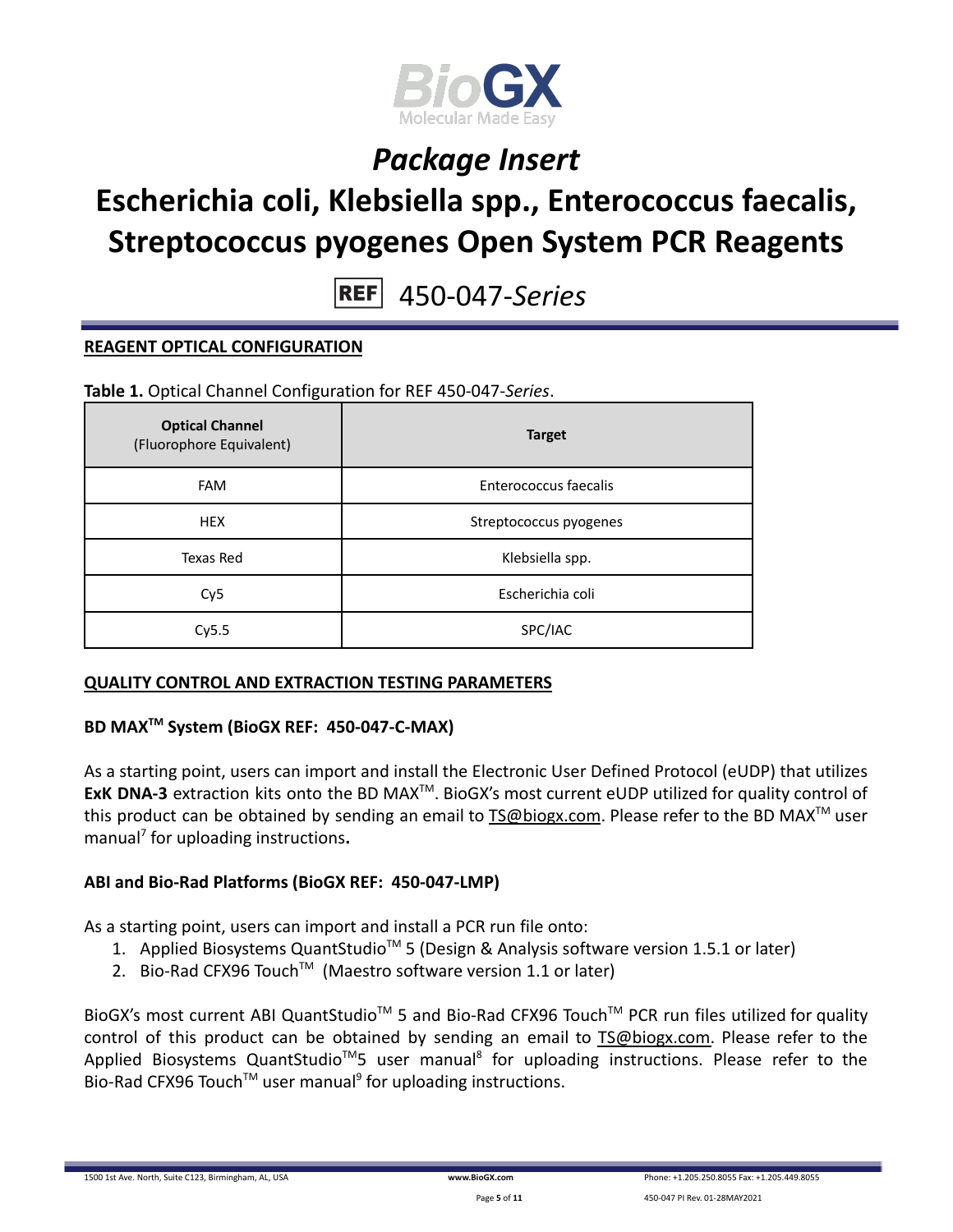

# **Escherichia coli, Klebsiella spp., Enterococcus faecalis, Streptococcus pyogenes Open System PCR Reagents**

450-047-*Series*

### **SAMPLE VOLUMES UTILIZED DURING QUALITY CONTROL TESTING**

The end user may choose to validate a different pretreatment method or volume of sample to load other than the sample processing used by BioGX for QC testing as outlined below.

#### **Urine collection (neat urine or boric acid preserved urine)**

### **BD MAXTM System**

Thoroughly vortex the sample prior to addition to the Sample Buffer Tube (SBT). Pipette 500 μL of neat urine or boric acid preserved urine into the SBT, aseptically place the BD<sup>TM</sup> septum cap on each SBT. Pulse vortex the SBT for 1-3 seconds, and load the SBT into the extraction tray.

### **ABI QuantStudioTM 5 and Bio-Rad CFX96 TouchTM (validated magnetic bead or silica column extraction kits)**

Thoroughly vortex the sample prior to processing. Follow manufacturer recommendations for extraction of appropriate sample volume. Transfer 5 μL to purified nucleic acid to master mix as described in Section: *BioGX Quality Control Test Setup Procedure for ABI QuantStudioTM 5 and Bio-Rad CFX96 Touch™.*

#### **BioGX QUALITY CONTROL TEST SETUP PROCEDURE**

### **BD MAXTM System Quality Control Test Setup**

### **Loading a Sample Buffer Tube (SBT)**

- 1. Add the appropriate sample volume to each SBT.
- 2. Aseptically place  $BD^{TM}$  septum cap on each SBT.
- 3. Vortex the SBT for 1-3 seconds.
- 4. Load the SBT into the extraction tray.

### **WEAR NITRILE GLOVES WHEN HANDLING LYOPHILIZED REAGENTS TO REDUCE THE GENERATION OF STATIC CHARGES. DO NOT USE LATEX GLOVES.**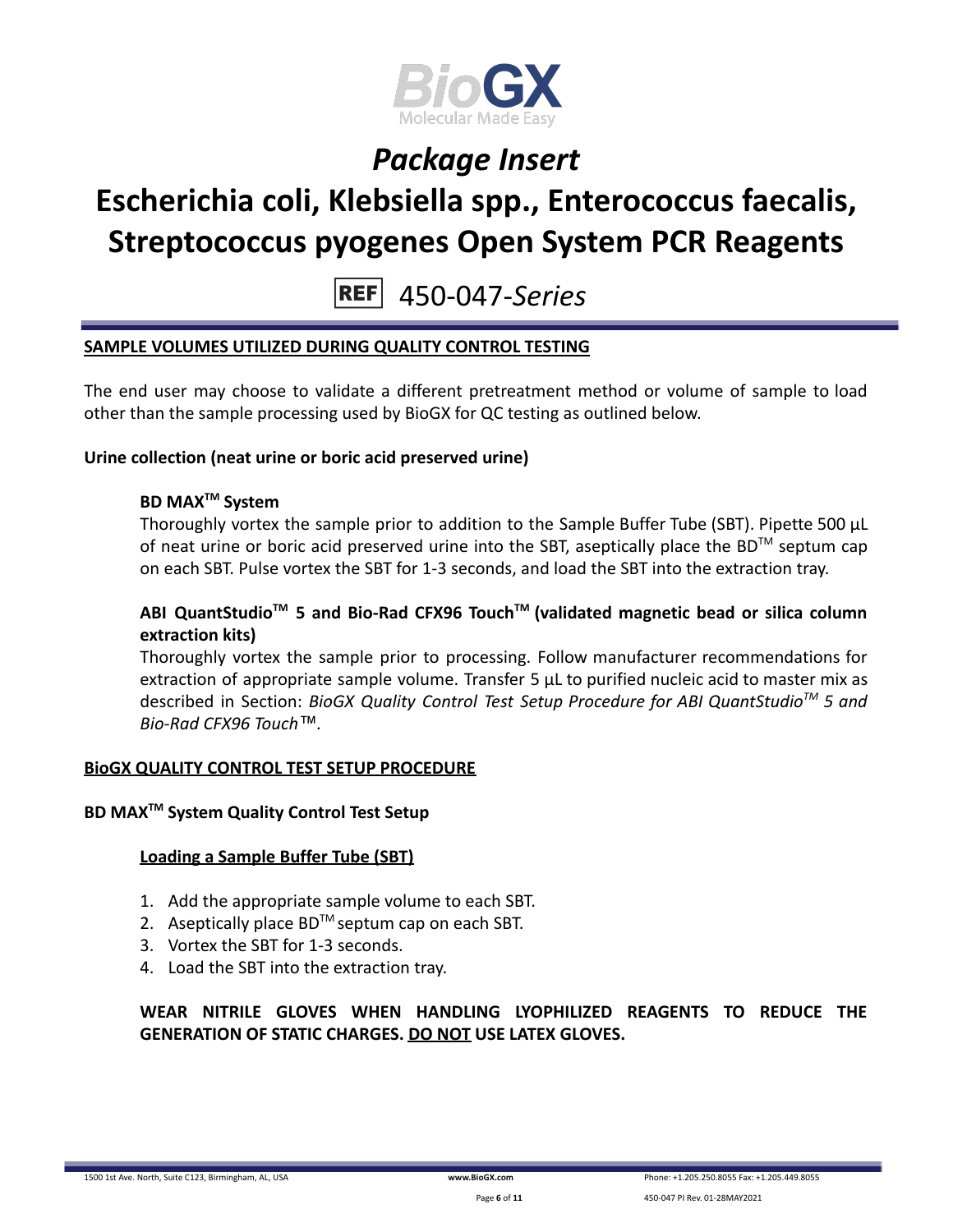

# **Escherichia coli, Klebsiella spp., Enterococcus faecalis, Streptococcus pyogenes Open System PCR Reagents**

450-047-*Series*

### **Assembly of BD MAX Extraction Strips and BioGX Reagents**

- 1. Choose the appropriate BD MAX<sup>TM</sup> extraction kit (see above). DO NOT use BD MAX<sup>TM</sup> master mix or the blank 0.3 mL conical tubes that come with the extraction kit.
- 2. Load the selected extraction cartridges into the extraction tray, 1 per sample to be tested.
- 3. Snap one BD MAX<sup>™</sup> ExK<sup>™</sup> DNA Extraction tube into snap-in position 1 (Snap-1) of each extraction strip (**Figure 1**).
- 4. Snap one BioGX Sample-Ready™ lyophilized reagent tube into position 2 (Snap-2) of each extraction strip. Check to make sure the lyophilized cake is at the bottom of the tube prior to inserting into the strip. The funnel-shaped cake may be in any orientation  $(v, >, \land, <)$ .
- 5. Snap one BioGX Rehydration Buffer tube into position 3 (Snap-3) of each extraction strip. Check to make sure the buffer is at the bottom of the tube prior to inserting into the strip. Position 4 (Snap-4) will remain empty.
- 6. Lift the tray and briefly examine the bottom of each strip to ensure all reagents are at the bottom of each tube and bubbles are not present in Extraction buffer reservoirs.
- 7. Proceed with worklist generation and sample loading per BD MAX $^{TM}$  operating instructions. Select the appropriate User Defined Protocol (UDP). Load the extraction tray and, if necessary, a new PCR card into the instrument, close the door, and click "Start Run."
- 8. Analyze the results by opening the completed run file in the "Results" tab.



## BD MAX ExK™ 4-Snap Unitized Reagent Strip **Single Master Mix Type 4 Setup**

**Figure 1.** Diagram of BD MAX**TM** ExK**TM** 4-snap Unitized Reagent Strips.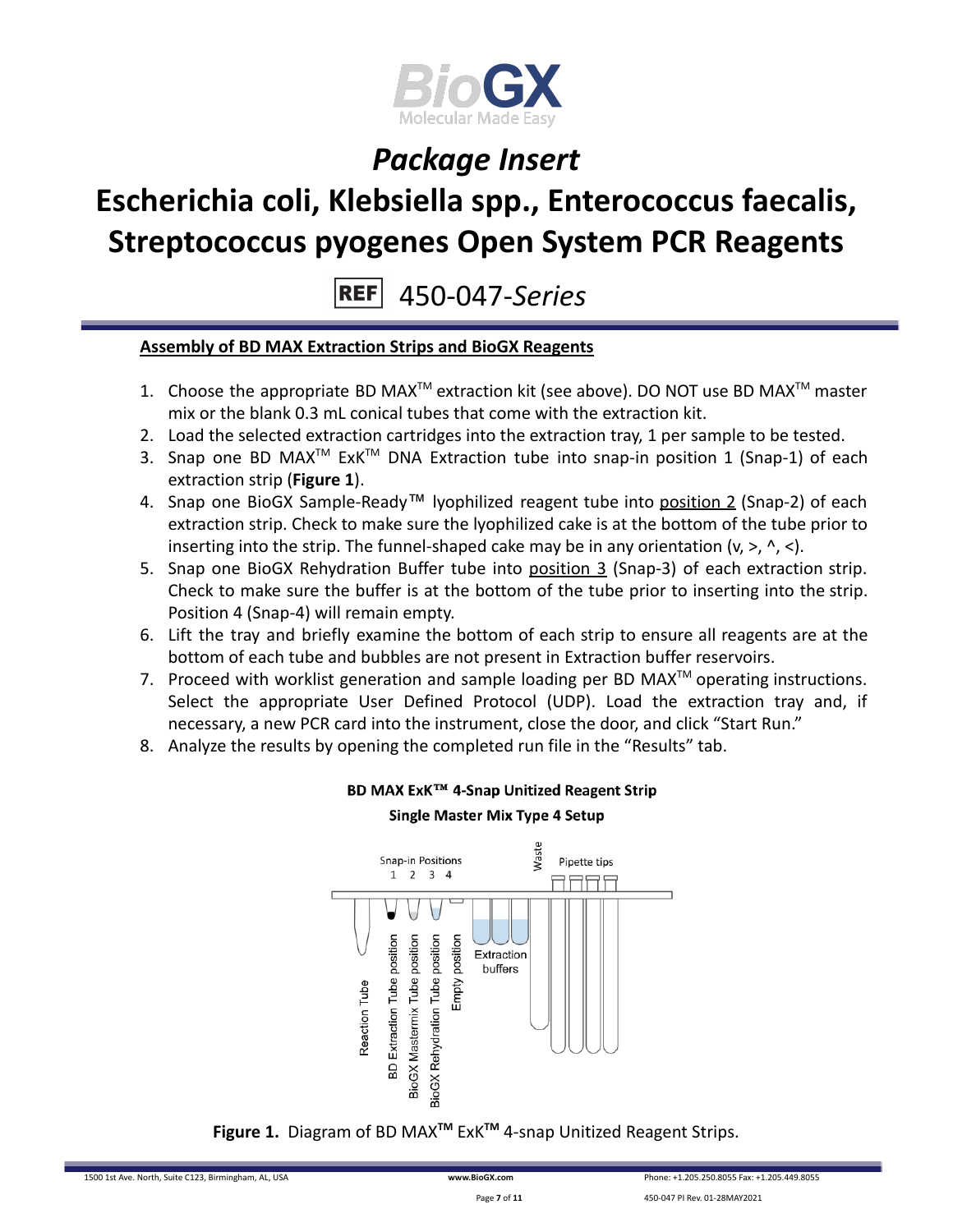

## **Escherichia coli, Klebsiella spp., Enterococcus faecalis, Streptococcus pyogenes Open System PCR Reagents**

450-047-*Series*

### **Important Note**

Always first insert all Snap-1 tubes, then all Snap-2 tubes, then all Snap-3 tubes. The Snap 4 position will remain empty unless the user has set up the reagent to run in dual master mix mode.

Approximately 25 µL of extracted nucleic acid remains in the position 3 tube after extraction. This may be removed and saved for further analyses after the run has been completed.

## **ABI QuantStudioTM 5 and Bio-Rad CFX96 TouchTM Quality Control Test Setup**

**WEAR NITRILE GLOVES WHEN HANDLING LYOPHILIZED REAGENTS TO REDUCE THE GENERATION OF STATIC CHARGES. DO NOT USE LATEX GLOVES.**

### **Assembly of BioGX Reagents**

1. Prepare the appropriate number of 8-tube PCR strips or 96-well PCR plates.

2. Transfer 40 μL of molecular grade water to one vial of lyophilized BioGX reagents. The rehydrated master mix is more than sufficient for 4 samples to be tested.

Note: 8-tube strips containing reagents ARE NOT compatible with ABI QuantStudio<sup>™</sup> 5 and Bio-Rad CFX96 Touch<sup>™</sup> instruments. Rehydrated master mix must be transferred to 8-tube PCR strips or 96-well PCR plates compatible with appropriate instruments.

3. Mix by gently pipetting up and down. (IMPORTANT: Keep rehydrated master mix in a cold block or on ice if setup cannot not be completed within 20 minutes. If the rehydrated master mix cannot be used immediately, it can be capped and stored up to 24 hours at 2-8°C, protected from light).

- 4. Transfer 10 μL of rehydrated master mix to the bottom of 4 empty wells.
- 5. To each well containing 10 μL of rehydrated master mix, add 5 μL of extracted sample.
- 6. Affix the appropriate optical caps or optical plate seals.
- 7. Pulse spin the sealed PCR plate or tube to mix and bring liquid to the bottom.

8. Load 8-tube PCR strips or 96-well PCR plates into the real-time PCR platform and start the run. Avoid unnecessary delay once tubes/plates are loaded into the real-time PCR instrument.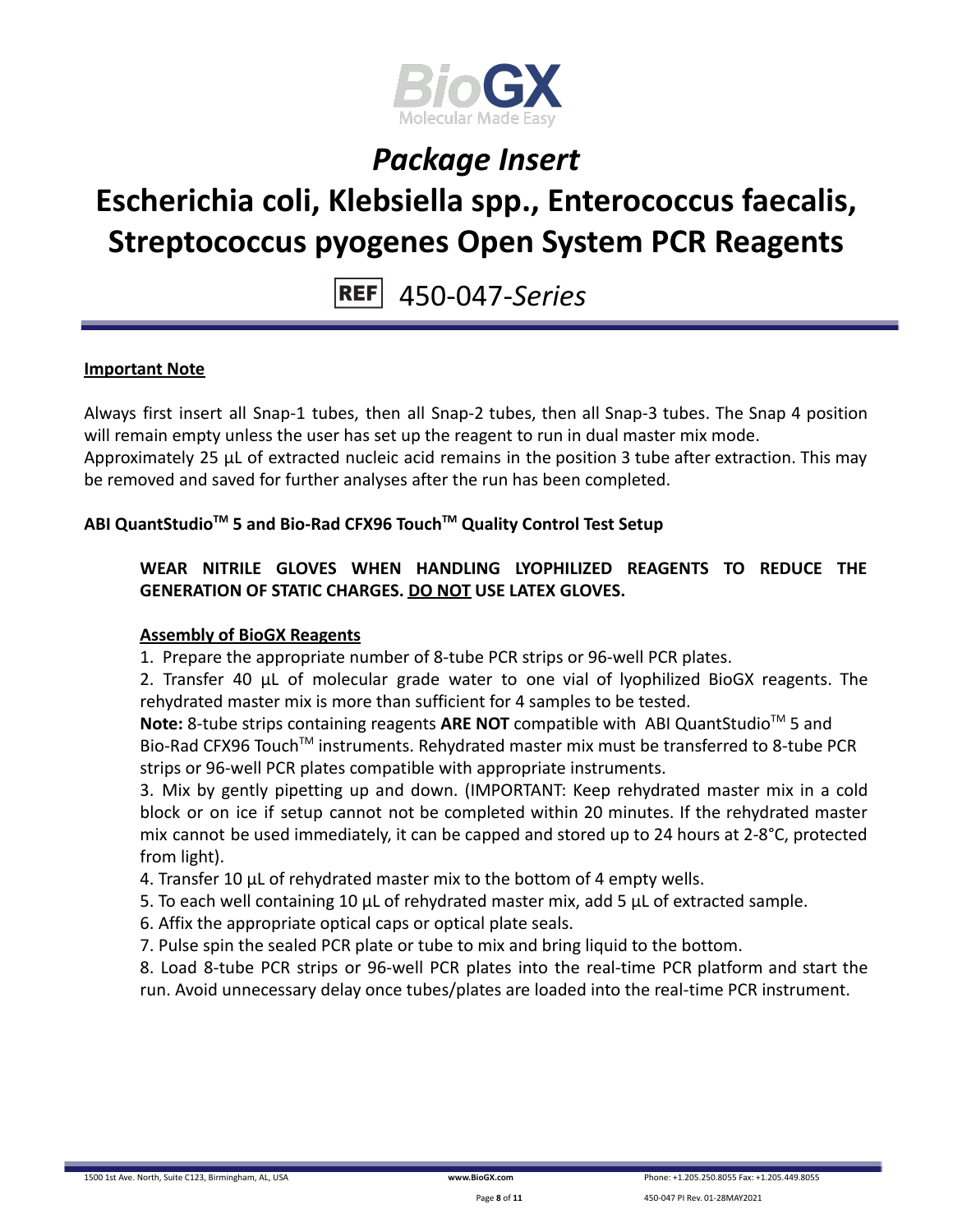

# **Escherichia coli, Klebsiella spp., Enterococcus faecalis, Streptococcus pyogenes Open System PCR Reagents**

450-047-*Series*

### **ASSAY PERFORMANCE**

All BioGX Research Use Only products are designed to detect 20 copies or less of the target nucleic acid per reaction.

#### **INTERPRETATION OF RESULTS**

**Table 2.** Multiplex PCR Results Interpretation for 450-047-*Series*.

| <b>Enterococcus</b><br>faecalis | <b>Streptococcus</b><br>pyogenes | <b>Klebsiella</b><br>spp. | <b>Escherichia</b><br>coli | <b>IAC or</b><br><b>SPC</b> | Interpretation                                                                               |
|---------------------------------|----------------------------------|---------------------------|----------------------------|-----------------------------|----------------------------------------------------------------------------------------------|
| ٠                               |                                  |                           |                            | $+/-$                       | <b>Enterococcus faecalis POSITIVE</b>                                                        |
|                                 |                                  |                           |                            | $+/-$                       | Streptococcus pyogenes POSITIVE                                                              |
|                                 |                                  | ٠                         |                            | $+/-$                       | Klebsiella spp. POSITIVE                                                                     |
|                                 |                                  |                           | +                          | $+/-$                       | Escherichia coli POSITIVE                                                                    |
|                                 |                                  |                           |                            | ٠                           | Enterococcus faecalis, Streptococcus pyogenes,<br>Klebsiella spp., Escherichia coli NEGATIVE |
|                                 |                                  |                           |                            |                             | Unresolved*                                                                                  |

\*Failed PCR due to inhibition, reagent failure or incorrect assembly of PCR reaction.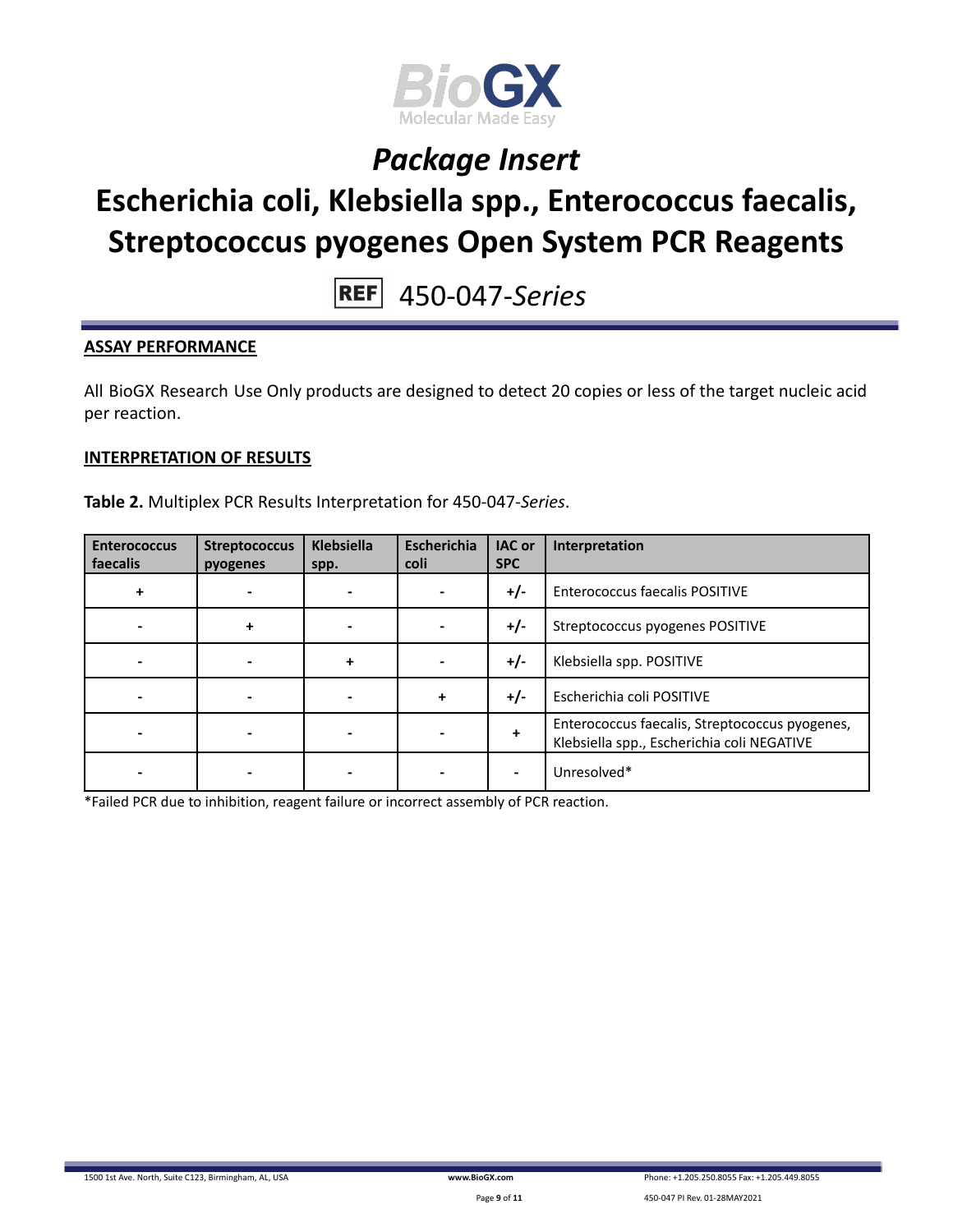

## **Escherichia coli, Klebsiella spp., Enterococcus faecalis, Streptococcus pyogenes Open System PCR Reagents**

450-047-*Series*

#### **REFERENCES**

- 1. Noble, Rachel T., et al. "Comparison of rapid quantitative PCR-based and conventional culture-based methods for enumeration of Enterococcus spp. and Escherichia coli in recreational waters." *Applied and Environmental Microbiology* 76.22 (2010): 7437-7443.
- 2. Martín, M. Cruz, et al. "A novel real-time polymerase chain reaction-based method for the detection and quantification of lactose-fermenting Enterobacteriaceae in the dairy and other food industries." Journal of dairy science 93.3 (2010): 860-867.
- 3. Van Der Zee, Anneke, et al. "Molecular diagnosis of urinary tract infections by semi-quantitative detection of uropathogens in a routine clinical hospital setting." PloS one 11.3 (2016): e0150755.
- 4. Bessen, Debra E., et al. "Molecular epidemiology and genomics of group A Streptococcus." Infection, Genetics and Evolution 33 (2015): 393-418.
- 5. Clinical and Laboratory Standards Institute. Protection of laboratory workers from occupationally acquired infections; Approved Guideline. Document M29 (Refer to the latest edition).
- 6. Centers for Disease Control and Prevention and National Institutes of Health. Biosafety in Microbiological and Biomedical Laboratories. Choosewood L.C. and Wilson D.E. (eds) (2009). HHS Publication No. (CDC) 21-1112.
- 7. BD MAX<sup>™</sup> System User's Manual (refer to the latest revision) BD Life Sciences, Sparks, Maryland 21152 USA.
- 8. QuantStudioTM Design and Analysis software User Guide, ThermoFisher Scientific, Waltham, Massachusetts, USA (Refer to the latest version).
- 9. CFX96 Touch, CFX96 Touch Deep Well, CFX Connect, and CFX384 Touch Systems Instruction Manual (refer to the latest version), Bio-Rad Laboratories, Inc., Hercules, California, USA (Refer to the latest version).

#### **Please call BioGX or email info@biogx.com with any questions you may have regarding this product.**

| $\cdot$ .<br>Rev. # | <b>Effective Date</b> | <b>Summary of Changes</b> |
|---------------------|-----------------------|---------------------------|
| 01                  | 28 MAY 2021           | Initial<br>Release.       |